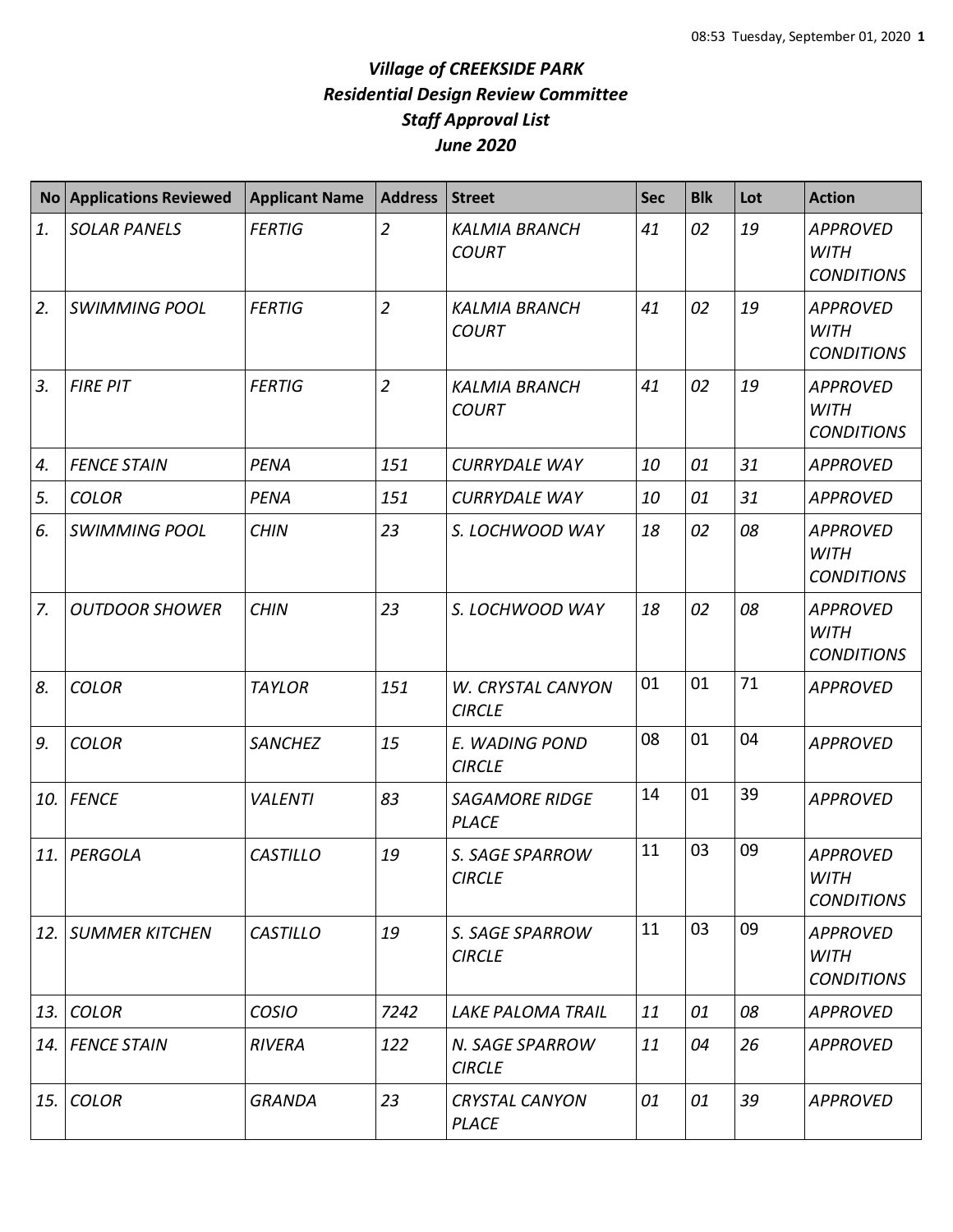| $\mathsf{No}$ | <b>Applications Reviewed</b> | <b>Applicant Name</b> | <b>Address</b> | <b>Street</b>                           | <b>Sec</b> | <b>Blk</b> | Lot | <b>Action</b>                                       |
|---------------|------------------------------|-----------------------|----------------|-----------------------------------------|------------|------------|-----|-----------------------------------------------------|
| 16.           | <b>SWIMMING POOL</b>         | <b>RODRIGUEZ</b>      | 78             | <b>BIRCH CANOE DRIVE</b>                | 20         | 02         | 03  | <b>APPROVED</b><br><b>WITH</b><br><b>CONDITIONS</b> |
| 17.           | <b>COLOR</b>                 | <b>SMITH</b>          | 35             | <b>FREESTONE STREAM</b><br><b>PLACE</b> | 15         | 05         | 20  | <b>APPROVED</b>                                     |
| 18.           | <b>TREE REMOVAL</b>          | <b>NOTO</b>           | 87             | S. BIMINI TWIST CIRCLE                  | 31         | 02         | 13  | <b>APPROVED</b><br><b>WITH</b><br><b>CONDITIONS</b> |
| 19.           | <b>FENCE</b>                 | <b>CICERO</b>         | 91             | S. SHIMMERING ASPEN<br><b>CIRCLE</b>    | 19         | 01         | 21  | <b>APPROVED</b><br><b>WITH</b><br><b>CONDITIONS</b> |
| 20.           | <b>ARTIFICIAL TURF</b>       | <b>CICERO</b>         | 91             | S. SHIMMERING ASPEN<br><b>CIRCLE</b>    | 19         | 01         | 21  | <b>APPROVED</b><br><b>WITH</b><br><b>CONDITIONS</b> |
| 21.           | PERGOLA                      | <b>CICERO</b>         | 91             | S. SHIMMERING ASPEN<br><b>CIRCLE</b>    | 19         | 01         | 21  | <b>APPROVED</b><br><b>WITH</b><br><b>CONDITIONS</b> |
| 22.           | <b>SWIMMING POOL</b>         | <b>LEAX</b>           | 119            | E. SAWYER RIDGE<br><b>DRIVE</b>         | 34         | 01         | 05  | <b>APPROVED</b><br><b>WITH</b><br><b>CONDITIONS</b> |
| 23.           | <b>ROOF</b>                  | <b>BERRETZ</b>        | $\overline{7}$ | <b>PICTURE ROCK PLACE</b>               | 14         | 02         | 19  | <b>APPROVED</b>                                     |
| 24.           | <b>SWIMMING POOL</b>         | <b>KUVSHINIKOV</b>    | 7232           | <b>LAKE PALOMA TRAIL</b>                | 11         | 01         | 07  | <b>APPROVED</b><br><b>WITH</b><br><b>CONDITIONS</b> |
| 25.           | PERGOLA                      | <b>JACO</b>           | 50             | N. WHISTLING SWAN<br><b>PLACE</b>       | 21         | 02         | 26  | <b>APPROVED</b><br><b>WITH</b><br><b>CONDITIONS</b> |
| 26.           | <b>DECK</b>                  | <b>JACO</b>           | 50             | N. WHISTLING SWAN<br><b>PLACE</b>       | 21         | 02         | 26  | <b>APPROVED</b>                                     |
| 27.           | SWIMMING POOL                | <b>MASTRANGELO</b>    | 67             | N. WHISTLING SWAN<br><b>PLACE</b>       | 21         | 02         | 17  | <b>APPROVED</b><br>WITH<br><b>CONDITIONS</b>        |
| 28.           | POOL BATHROOM                | <b>SUAREZ</b>         | 6              | <b>PINEFIELD CREEK</b><br><b>COURT</b>  | 41         | 01         | 08  | <b>APPROVED</b><br><b>WITH</b><br><b>CONDITIONS</b> |
| 29.           | <b>COLOR</b>                 | RAMSEY                | $\overline{2}$ | <b>CHIPPEWA TRAIL</b>                   | 03         | 04         | 23  | <b>APPROVED</b>                                     |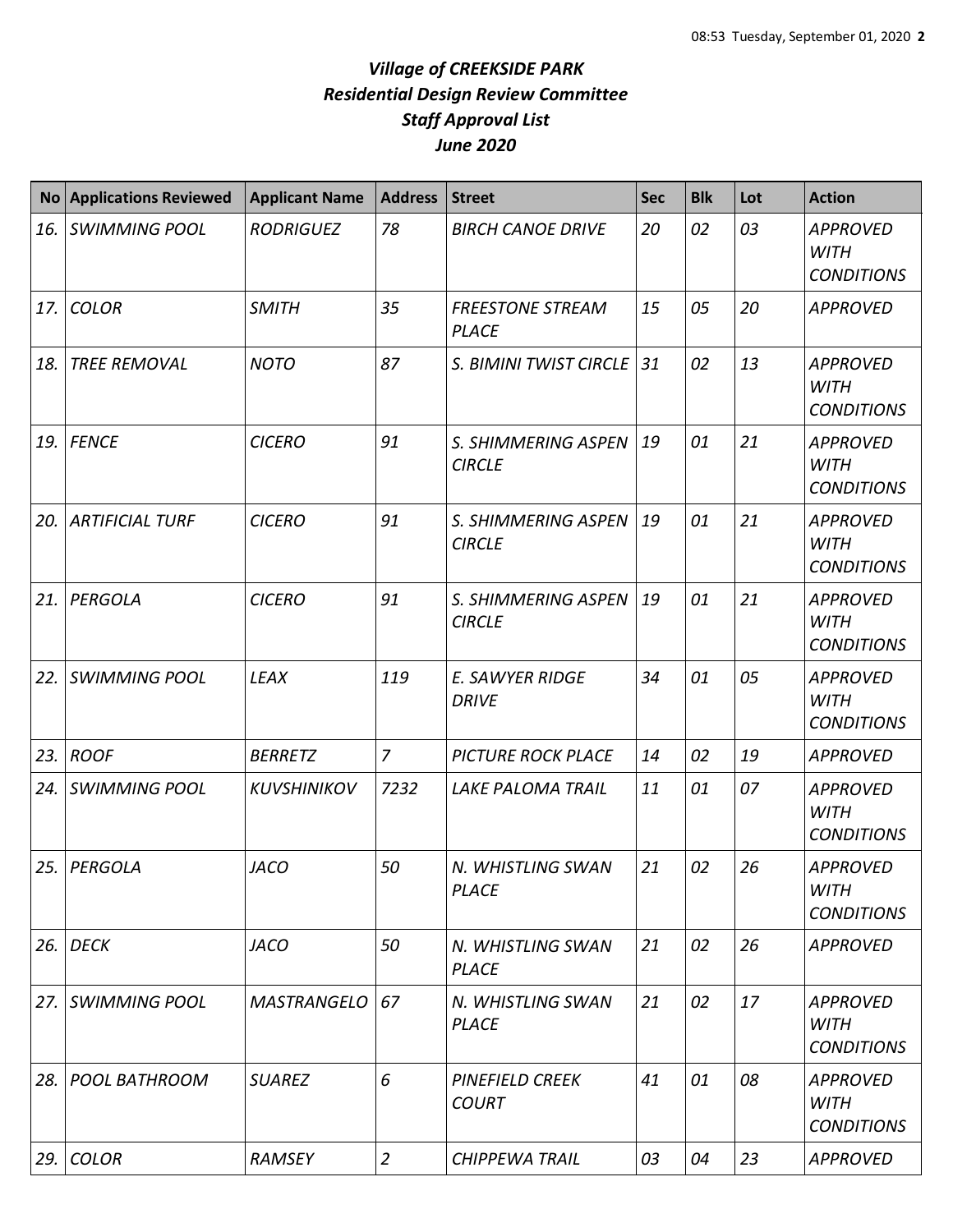|     | No Applications Reviewed | <b>Applicant Name</b> | <b>Address</b> | <b>Street</b>                    | <b>Sec</b> | <b>Blk</b> | Lot | <b>Action</b>                                       |
|-----|--------------------------|-----------------------|----------------|----------------------------------|------------|------------|-----|-----------------------------------------------------|
| 30. | <b>SWIMMING POOL</b>     | <b>SMITH</b>          | 26             | S. MARSHSIDE PLACE               | 21         | 01         | 02  | <b>APPROVED</b><br><b>WITH</b><br><b>CONDITIONS</b> |
| 31. | PERGOLA                  | <b>SMITH</b>          | 26             | S. MARSHSIDE PLACE               | 21         | 01         | 02  | <b>APPROVED</b><br><b>WITH</b><br><b>CONDITIONS</b> |
| 32. | <b>SWIMMING POOL</b>     | <b>ANFINSON</b>       | 6              | <b>ROCKSPRAY PLACE</b>           | 21         | 01         | 11  | <b>APPROVED</b><br><b>WITH</b><br><b>CONDITIONS</b> |
| 33. | <b>SUMMER KITCHEN</b>    | <b>ANFINSON</b>       | 6              | <b>ROCKSPRAY PLACE</b>           | 21         | 01         | 11  | <b>APPROVED</b><br><b>WITH</b><br><b>CONDITIONS</b> |
| 34. | <b>FIRE PIT</b>          | <b>ANFINSON</b>       | 6              | <b>ROCKSPRAY PLACE</b>           | 21         | 01         | 11  | <b>APPROVED</b><br><b>WITH</b><br><b>CONDITIONS</b> |
| 35. | <b>BENCH WALL</b>        | <b>ANFINSON</b>       | 6              | <b>ROCKSPRAY PLACE</b>           | 21         | 01         | 11  | <b>APPROVED</b><br><b>WITH</b><br><b>CONDITIONS</b> |
| 36. | <b>COLOR</b>             | <b>CAPPADONA</b>      | 51             | <b>WOODGLADE WAY</b>             | 17         | 01         | 29  | <b>APPROVED</b>                                     |
| 37. | <b>COLOR</b>             | <b>RUEDA</b>          | 47             | <b>SANDWELL PLACE</b>            | 09         | 02         | 11  | <b>APPROVED</b>                                     |
|     | 38. ROOF                 | <b>SHAH</b>           | 31             | N. ARROW CANYON<br><b>CIRCLE</b> | 03         | 04         | 48  | <b>APPROVED</b>                                     |
| 39. | <b>FENCE STAIN</b>       | SANDOVAL              | 171            | <b>LINDENBERRY CIRCLE</b>        | 27         | 02         | 03  | <b>APPROVED</b><br><b>WITH</b><br><b>CONDITIONS</b> |
| 40. | <b>FENCE STAIN</b>       | <b>TILL</b>           | 36             | <b>VIOLET SUNSET LANE</b>        | 38         | 02         | 01  | <b>APPROVED</b>                                     |
|     | 41. SWIMMING POOL        | <b>THOMAS</b>         | 11             | S. LOCHWOOD WAY                  | 18         | 03         | 02  | <b>APPROVED</b><br><b>WITH</b><br><b>CONDITIONS</b> |
| 42. | <b>FIRE PIT</b>          | <b>THOMAS</b>         | 11             | S. LOCHWOOD WAY                  | 18         | 03         | 02  | <b>APPROVED</b><br><b>WITH</b><br><b>CONDITIONS</b> |
| 43. | <b>TREE REMOVAL</b>      | <b>CASH</b>           | 30             | <b>FRAISER FIR PLACE</b>         | 05         | 01         | 18  | <b>APPROVED</b>                                     |
|     | 44. ROOF                 | <b>GALLATIN</b>       | 23             | <b>CANOE BEND DRIVE</b>          | 24         | 02         | 21  | <b>APPROVED</b>                                     |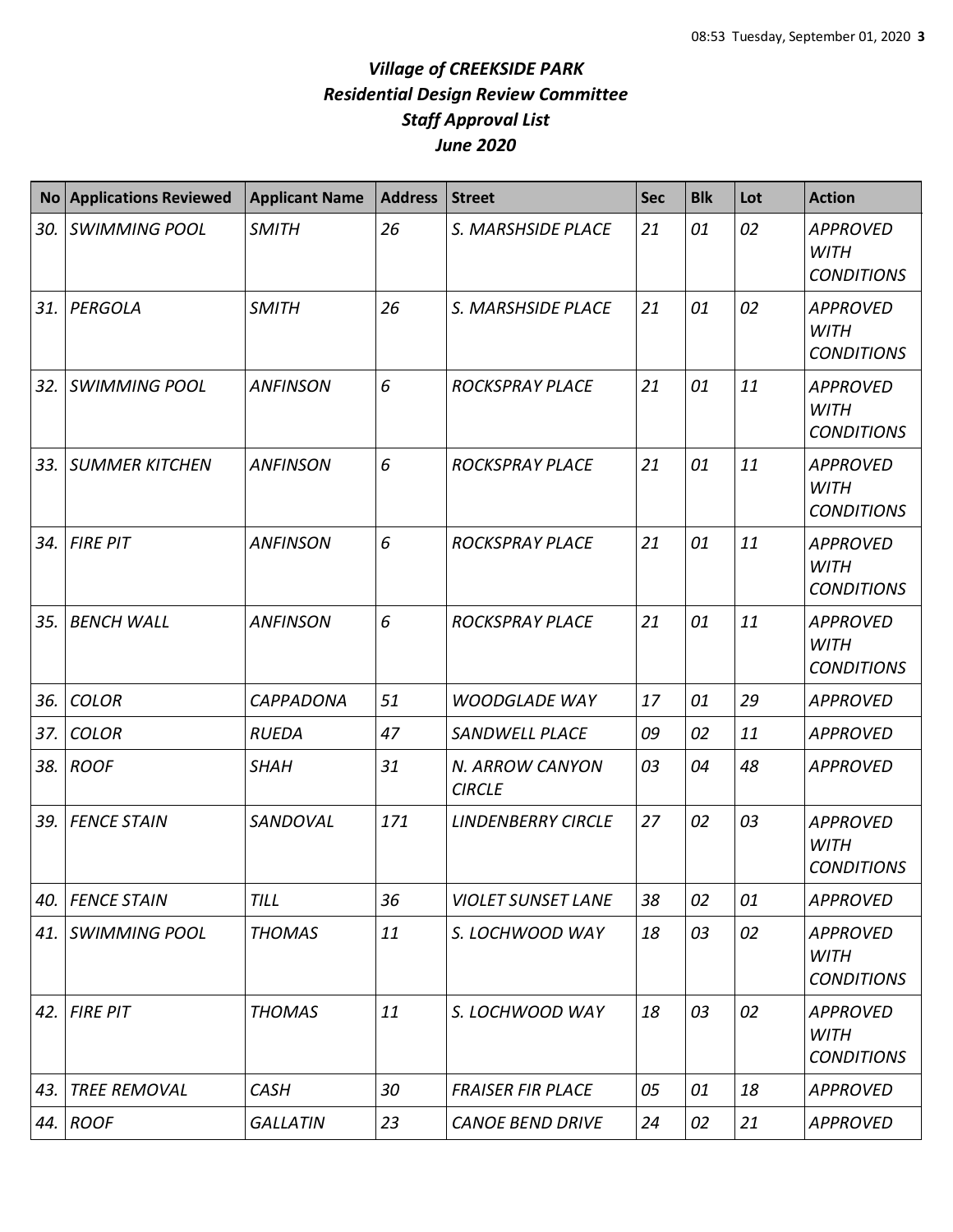|     | No Applications Reviewed        | <b>Applicant Name</b> | <b>Address</b> | <b>Street</b>                             | <b>Sec</b> | <b>Blk</b> | Lot | <b>Action</b>                                       |
|-----|---------------------------------|-----------------------|----------------|-------------------------------------------|------------|------------|-----|-----------------------------------------------------|
| 45. | PERGOLA                         | <b>LOPEZ</b>          | 22             | THUNDERCLOUD PLACE 29                     |            | 02         | 23  | <b>APPROVED</b><br><b>WITH</b><br><b>CONDITIONS</b> |
| 46. | <b>SWIMMING POOL</b>            | <b>TILL</b>           | 36             | <b>VIOLET SUNSET LANE</b>                 | 38         | 02         | 01  | <b>APPROVED</b><br><b>WITH</b><br><b>CONDITIONS</b> |
|     | 47. RETAINING WALL              | <b>TILL</b>           | 36             | <b>VIOLET SUNSET LANE</b>                 | 38         | 02         | 01  | <b>APPROVED</b><br><b>WITH</b><br><b>CONDITIONS</b> |
| 48. | <b>PATIO COVER</b>              | <b>SUAREZ</b>         | 6              | <b>PINEFIELD CREEK</b><br><b>COURT</b>    | 41         | 01         | 08  | <b>APPROVED</b><br><b>WITH</b><br><b>CONDITIONS</b> |
| 49. | <b>SUMMER KITCHEN</b>           | <b>SUAREZ</b>         | 6              | <b>PINEFIELD CREEK</b><br><b>COURT</b>    | 41         | 01         | 08  | <b>APPROVED</b><br><b>WITH</b><br><b>CONDITIONS</b> |
| 50. | <b>TV WALL</b>                  | <b>SUAREZ</b>         | 6              | <b>PINEFIELD CREEK</b><br><b>COURT</b>    | 41         | 01         | 08  | <b>APPROVED</b><br><b>WITH</b><br><b>CONDITIONS</b> |
|     | 51. SWIMMING POOL               | <b>BANSAL</b>         | 11             | <b>BLAIRS WAY</b>                         | 23         | 02         | 03  | <b>APPROVED</b><br><b>WITH</b><br><b>CONDITIONS</b> |
| 52. | <b>GENERATOR</b>                | <b>HIRSCH</b>         | 15             | <b>HEARTHWICK ROAD</b>                    | 02         | 01         | 16  | <b>APPROVED</b><br><b>WITH</b><br><b>CONDITIONS</b> |
|     | 53. ABOVE GROUND<br><b>POOL</b> | <b>SAUMELS</b>        | 90             | <b>E. LASTING SPRING</b><br><b>CIRCLE</b> | 08         | 01         | 16  | <b>APPROVED</b><br>WITH<br><b>CONDITIONS</b>        |
|     | 54. SUMMER KITCHEN              | <b>SCHUPP</b>         | 27             | <b>RICEGRASS PLACE</b>                    | 10         | 01         | 25  | <b>APPROVED</b><br><b>WITH</b><br><b>CONDITIONS</b> |
|     | 55. PAVING                      | <b>SCHUPP</b>         | 27             | <b>RICEGRASS PLACE</b>                    | 10         | 01         | 25  | <b>APPROVED</b><br><b>WITH</b><br><b>CONDITIONS</b> |
| 56. | <b>ARBOR</b>                    | <b>MARTIN</b>         | 18             | <b>BOTANICAL VISTA</b><br><b>DRIVE</b>    | 32         | 01         | 24  | <b>APPROVED</b>                                     |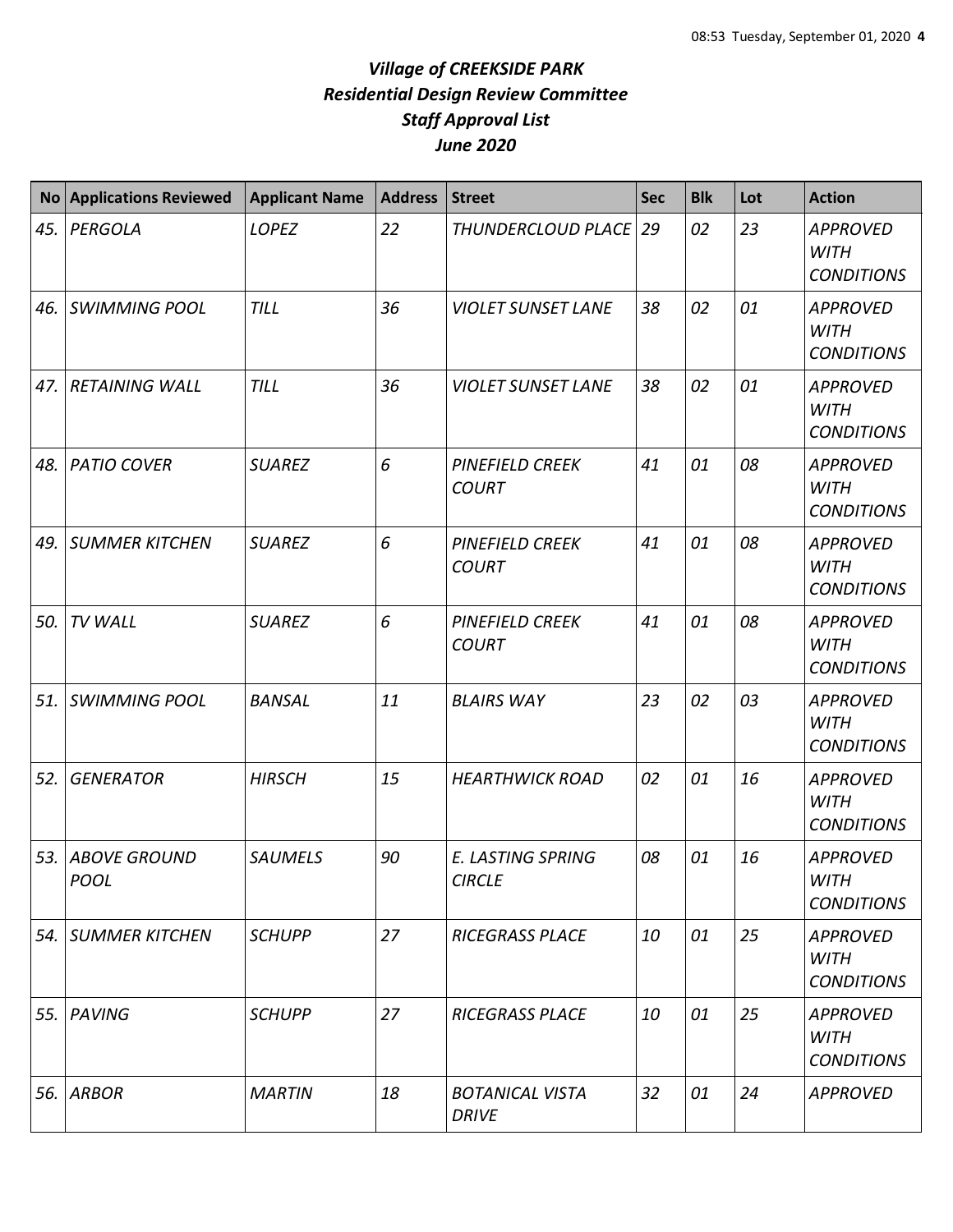|     | No Applications Reviewed              | <b>Applicant Name</b> | <b>Address</b> | <b>Street</b>                     | <b>Sec</b> | <b>Blk</b> | Lot | <b>Action</b>                                       |
|-----|---------------------------------------|-----------------------|----------------|-----------------------------------|------------|------------|-----|-----------------------------------------------------|
|     | 57. SWIMMING POOL                     | <b>DVORAK</b>         | 11             | <b>HADLOCK PLACE</b>              | 05         | 02         | 37  | <b>APPROVED</b><br><b>WITH</b><br><b>CONDITIONS</b> |
| 58. | <b>COLOR</b>                          | <b>GOFF</b>           | 42             | <b>LAKE VOYAGEUR DRIVE</b>        | 18         | 01         | 59  | <b>APPROVED</b>                                     |
| 59. | <b>SWIMMING POOL</b>                  | WENZLER               | 35             | <b>GRACENOTE PLACE</b>            | 30         | 01         | 09  | <b>APPROVED</b><br><b>WITH</b><br><b>CONDITIONS</b> |
| 60. | PERGOLA                               | <b>WENZLER</b>        | 35             | <b>GRACENOTE PLACE</b>            | 30         | 01         | 09  | <b>APPROVED</b><br><b>WITH</b><br><b>CONDITIONS</b> |
| 61. | <b>SWIMMING POOL</b>                  | <b>POWER</b>          | 43             | E. HULLWOOD CIRCLE                | 02         | 02         | 08  | <b>APPROVED</b><br><b>WITH</b><br><b>CONDITIONS</b> |
| 62. | <b>FIRE PIT</b>                       | <b>POWER</b>          | 43             | E. HULLWOOD CIRCLE                | 02         | 02         | 08  | <b>APPROVED</b><br><b>WITH</b><br><b>CONDITIONS</b> |
| 63. | <b>SWIMMING POOL</b>                  | <b>SHASHIKUMAR</b>    | $\overline{3}$ | <b>DEVON DALE DRIVE</b>           | 20         | 02         | 08  | <b>APPROVED</b><br><b>WITH</b><br><b>CONDITIONS</b> |
| 64. | <b>DRIVEWAY WIDENING   MCNIERNEY-</b> | <b>MOORE</b>          | 34             | SHALLOWFORD PLACE                 | 11         | 01         | 19  | <b>APPROVED</b><br><b>WITH</b><br><b>CONDITIONS</b> |
| 65. | PERGOLA                               | <b>NATHAN</b>         | 115            | N. SPINCASTER COURT               | 17         | 02         | 12  | <b>APPROVED</b><br><b>WITH</b><br><b>CONDITIONS</b> |
|     | 66. PAVING                            | <b>NATHAN</b>         | 115            | N. SPINCASTER COURT               | 17         | 02         | 12  | <b>APPROVED</b><br><b>WITH</b><br><b>CONDITIONS</b> |
|     | 67. SWIMMING POOL                     | <b>ROMERO</b>         | 123            | N. THATCHER BEND<br><b>CIRCLE</b> | 34         | 01         | 32  | <b>APPROVED</b><br><b>WITH</b><br><b>CONDITIONS</b> |
|     | <b>68. SUMMER KITCHEN</b>             | <b>ROMERO</b>         | 123            | N. THATCHER BEND<br><b>CIRCLE</b> | 34         | 01         | 32  | <b>APPROVED</b><br><b>WITH</b><br><b>CONDITIONS</b> |
|     | 69. ROOF                              | <b>CONANT</b>         | 34             | <b>MOHAWK PATH TRAIL</b>          | 06         | 02         | 01  | <b>APPROVED</b>                                     |